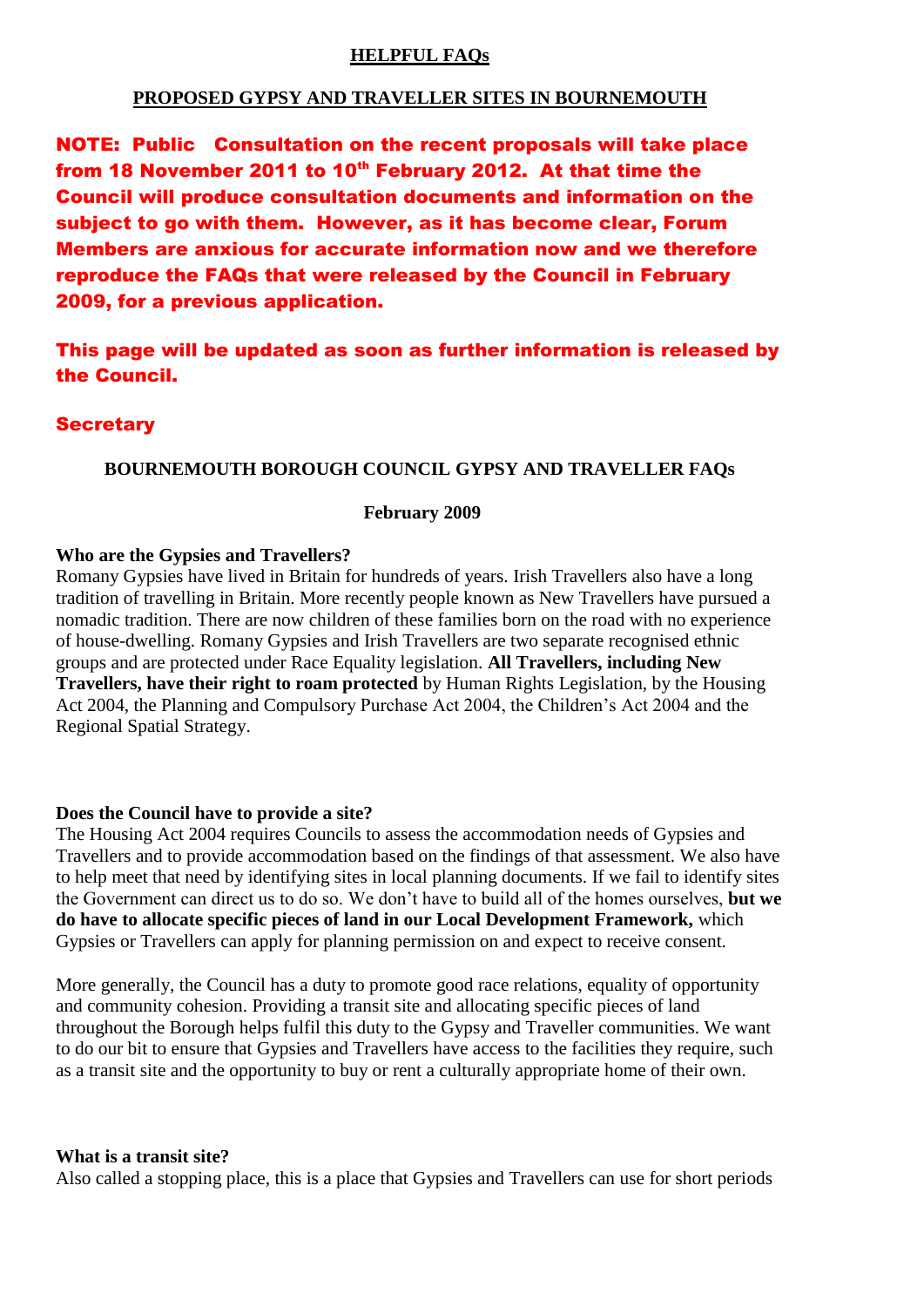of time while they are travelling. They may stay for days or weeks, up to a maximum of three months. The site will have sanitation facilities, power supply and other supports. This is the equivalent to a settled person's B&B or hotel and like a hotel, it is pre-paid and typically, prebooked.

### **Transit sites make sense, but why do Travellers need permanent sites?**

Over the centuries, more and more traditional stopping places have been closed up or sold for development. These days, it is extremely difficult for families to live well on the road as they used to. Cold calling and traditional work is harder and harder to come by and education is becoming increasingly critical for all of us, in finding work, or even working for ourselves, whether Settled or Traveller. Traveller parents still have a cultural aversion to bricks and mortar, but have now come to understand the need to ensure a stable education for their children. Permanent sites offer a compromise solution that everyone can live with and that gives the best possible chance to the future generations.

**Why provide for people who don't pay any council tax and who leave rubbish everywhere?** Gypsies and Travellers camping in an unauthorised manner in Bournemouth do not pay any Bournemouth Council Tax *because we offer no mechanism for them to pay*. As soon as they can rent a pitch on a Transit site, part of that fee will pay their water, electricity, council tax, rubbish collection and other services as part of their bill, just as we do when we pay for a night at a hotel or B&B. As part of the managed site rubbish removal costs and Council Tax will be included in the price of their stay and they will be required to keep the site tidy or they will be asked to leave. At present the Council is spending your hard-earned tax money, dealing with unauthorised sites – legal costs and clean up costs – these costs will markedly reduce, *once proper accommodation is made.*

### **Why do it now?**

Making this provision for these groups fulfils a duty that we have; it's the right thing to do. Bournemouth currently has no provision. The Government is encouraging this provision by making funding available. If we identify a site that meets the Department for Communities and Local Government's (CLG) criteria, with a use period of at least 10 years, we can apply for this funding to convert that site and make it 'fit for purpose'. If we don't progress a site we will be forced to do so by Government and have to fund this ourselves.

Bristol City reduced their costs to £5,000 a year by providing a transit site completely funded my Central Government (so local Council tax did not go up). Now they spend the money they used to spend on moving people along, for local initiatives and projects, benefiting local communities.

# **What will the benefits be?**

The key to reducing unauthorised camping is to provide authorised sites. Unauthorised sites cause community tension. An authorised site should prevent unauthorised camping and enable the Police to deal swiftly with any unauthorised encampments that do occur. In addition, Gypsies and Travellers experience the worst health and education of any disadvantaged groups in Britain. Providing more authorised sites nationally will help to tackle this, improving their quality of life and ultimately reducing demands on health services. Further, a decent access to an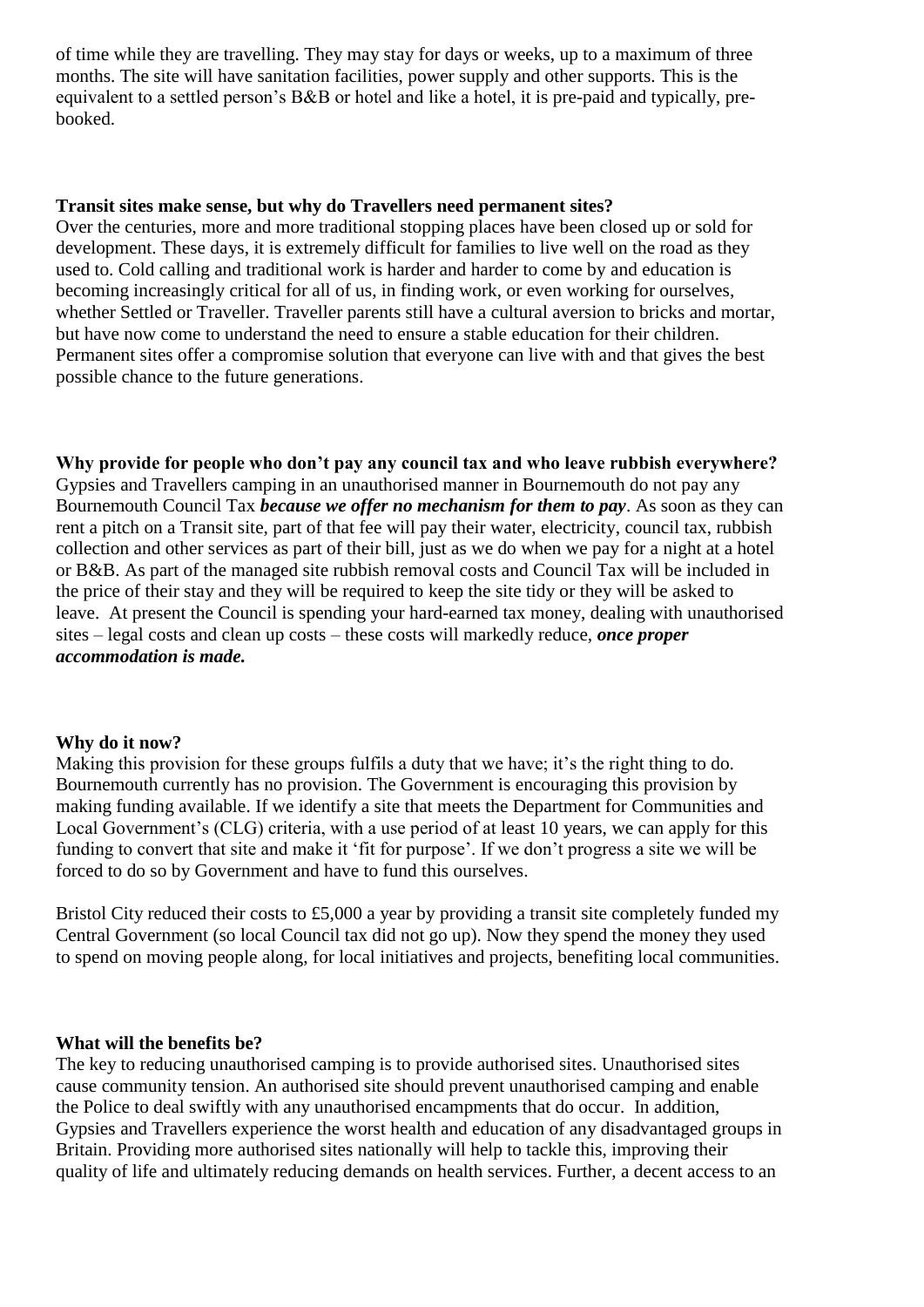education, facilitated by safe, legal places to stop, will greatly improve life chances of future generations, offering Gypsies and Travellers a genuine chance to contribute positively to a society that has historically kept them at arm's length. The 2004 Children's Act stipulates that every child has the right to an equal place in society. Every child includes every Gypsy & Traveller child as well.

#### **Who would manage the stopping place?**

The transit facility will be developed and managed by a housing partner. This means they will design and build the facility and then be responsible for its running and maintenance, arranging the reservations / booking process and ensuring it is well run. They will also deal with any problems that occur, as would any hotel/motel manager.

#### **Will the stopping place be free to use?**

No, anyone booking a place at the transit facility will have to pay a fee, exactly as they would at a hotel or B&B. A licence agreement will be in place for each pitch setting out the charge, rules for use of amenities, maximum stay and the basic terms and conditions, again exactly as is posted on the back of every hotel room door. Anyone staying beyond their agreement, or not keeping to the agreement in terms of behaviour, will have to leave, receiving the exact same sanctions as anyone causing a disturbance in a hotel would. In short, a stopping place is the culturally appropriate equivalent to a motel or B&B.

### **What will you do to stop Gypsies and Travellers pitching where they like?**

Having an authorised site and a good booking and management system will prevent this from happening in the first place in the vast majority of cases. For those visitors who don't choose to play by the rules, the introduction of a transit site means that the Police will have greater powers to move immediately (within one hour) any Gypsies or Travellers who pitch elsewhere, directing them instead to the pay-as-you-go transit site.

#### **What happens if the site is full?**

Recent experience shows that we have relatively small groups on unauthorised sites, so in the main we expect that this site (for up to 12 pitches) will be adequate. It could also be the case that for extended periods of time the site is not occupied. Our neighbouring Councils must also provide sites, or face direction. A network of such sites in the local area should adequately cater for demand. In the highly unlikely event of overflow, we can resort to the temporary provision of an emergency stopping space, again, pre-paid, pre-organised, monitored & controlled.

## **What happens if the Gypsies or Travellers leave the site in a mess, like we've seen before, who will clean it up and pay?**

This is the same as asking, "What if someone smashes up a hotel room?" The answer is the same: the hotel/site management will deal with it to the fullest extent of the law.